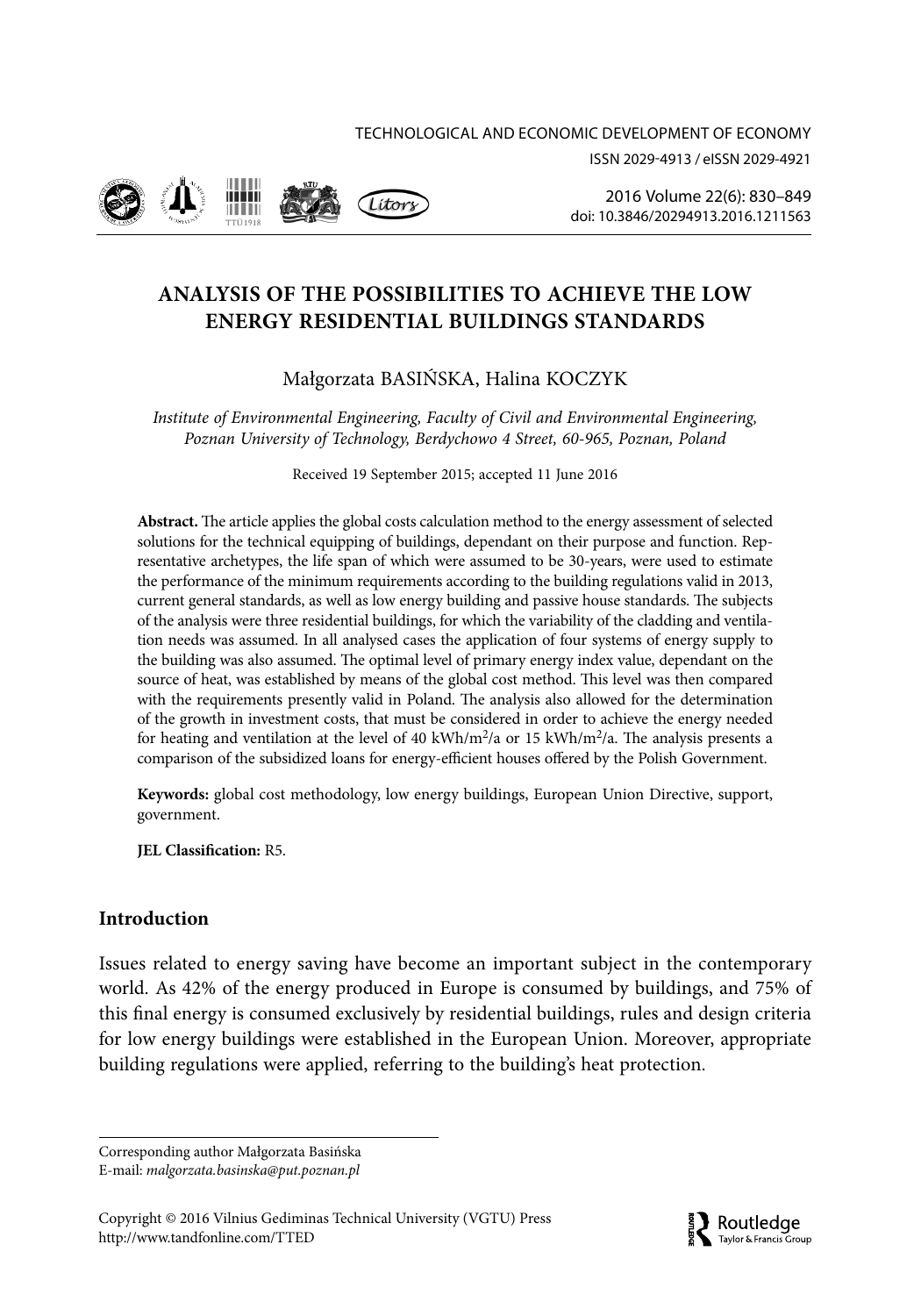According to the idea of sustainability, natural resources should be used in such a way so as to secure them for future generations. This means that buildings should be designed in a manner allowing for a constant decrease in the level of consumed energy during construction and long-term usage. Moreover, more pressure is being applied to ensure the usage of renewable energy for the purpose of low-energy buildings.

The beginning of the extensive activities related to this subject was a European Directive, and later its amended version, the so called Energy Performance of Buildings Directive (EPBD) Recast (Directive 2010/31/EU).

The recast directive established several newer and strengthened requirements such as the obligation that all new buildings should reach nearly zero-energy levels by the end of 2020.

Each member country may establish the individual levels for energy related requirements, but they must be consistent with the comparable methodology.

Such a comparative toll is part of a global costs method which can be applied in order to indicate the level of requirements described by means of a primary energy index for buildings and their components, as well as for buildings' external components, influencing in a significant way the building's energy characteristics. It must be highlighted that the method mentioned above is consistent with the Polish standard (PN EN 15459:2008) and can be used in calculations related to optimization of buildings and their technical systems.

It is worth mentioning that energy requirements for buildings were established in Poland using the global costs method.

Low energy building parameters are to be obtained in the years to come. The Polish government's target for reducing primary energy use per heated building area is 20% and 40% below 2014 levels by 2017 and 2021 respectively (Table 1).

| Building      | $EP_{requirements}$ , kWh/m <sup>2</sup> /a |      |      |  |  |
|---------------|---------------------------------------------|------|------|--|--|
|               | 2014                                        | 2017 | 2021 |  |  |
| single-family | 120                                         | 95   | 70   |  |  |
| multi-family  | 105                                         |      | 65   |  |  |

Table 1. Energy requirements for buildings (Polish law: Dz. U., 926, 2013)

So far, in Poland the requirements regarding the heat protection of buildings have only taken into consideration a building's elements, so at present it is very important to also consider the cooperation of the building's technical installations. Achievement of the above targets is only possible if:

– the heat insulation of the building's cladding is improved,

– the air flow within the building's envelope is controlled,

– steps to increase the effectiveness of heat source usage are undertaken.

An evaluation of solutions applied to building components was presented in the works of Aviža, Turskis and Kaklauskas (Aviža, Turskis 2014; Aviža *et al.* 2015).

Aviža and Turskis presented a comparison of the standard requirements of "C" energy efficiency class buildings and "A++" class. The required thickness of a thermal insulation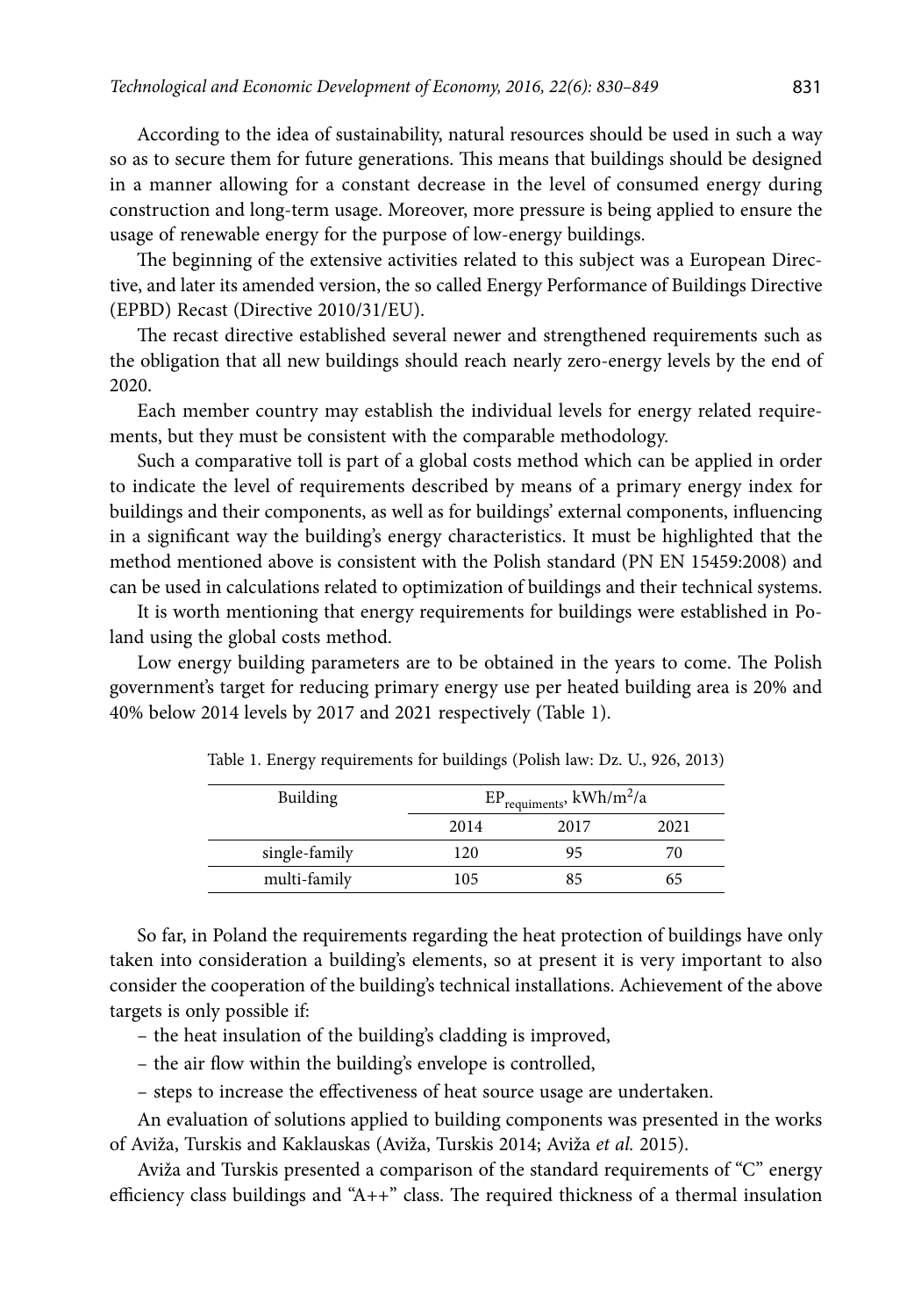layer for the typical floor on-soil sample and price increase 4 times, annual savings – 1.3 times, and simple payback time – 3.1 times up to 4.62 years (Aviža, Turskis 2014). For that evaluation they applied the simple payback period method, not considering the change of time value of money. In the paper (Aviža *et al.* 2015) the authors evaluated usage of the appropriate thickness of walls to fulfil the requirements for heat insulation. Comparing the standard requirements for buildings of energy efficiency classes C and B with class A++ net zero energy buildings, the required thickness of the thermal insulation layer for typical wall details and price increases 2.54 times while annual savings – increase 1.29 times (Aviža *et al.* 2015). The authors also paid attention to the fact that it is necessary to take into consideration the location, when evaluating the buildings. In the A category, the required thickness of the thermal insulation layer pertaining to the wall varies by 4 cm between the warmest and coldest region of Lithuania (Aviža *et al.* 2015).

During introduction of improved thermal requirements for buildings, within a certain time frame, attention must be given to the already existing buildings. Many of them require works related to the application of thermos-insulation.

A number of research papers are specifically dedicated to the subject of thermo-modernisation (Basinska *et al.* 2015a; Chidiac *et al.* 2011; Kurnitski *et al.* 2014; Ouyang *et al.* 2011; Pikas *et al.* 2015; Ruzgys *et al.* 2014; Tupenaite *et al.* 2010).

For example, using the multi- criteria optimization method Ruzgys and his team argued that the values of individual criteria have a greater influence on retrofit efficiency than the type of façade or insulation requirements both in the present and in the future (Ruzgys *et al.* 2014). The authors of this paper (Basinska *et al.* 2015a) showed that in the case of a building with relatively good thermal characteristics the introduction of building improvements and the additional costs related to mechanical ventilation is unprofitable.

Nevertheless, Pikas (Pikas *et al.* 2015) indicates that it is necessary to make a choice between continuing to live in buildings which are unhealthy and wasteful of energy and investing in integrated energy renovation in order to enjoy significant economic and environmental benefits.

The results of his research confirm that investing in energy efficiency is not only environmentally important but also provides economic benefits on both individual and government budget levels.

In recent years, in the publications of Kurnitski buildings energy evaluations have been presented by means of the global costs method (Kurnitski *et al.* 2011, 2013).

The analyses presented in Kurnitski's articles refer both to residential buildings and public utility buildings.

Aelenei (Aelenei *et al.* 2015) presents the application of the global costs method when choosing the optimum energy in selected countries of the European Union. Analyses were made of Italy, Portugal, Spain and Greece. However it is very difficult to apply the results from his paper to the situation in the Baltic countries mainly due to the different climate specifics and the economic conditions.

This method allows for analysis of the building not only as a structure but also takes into consideration its technical installations. Additionally, it indicates the costs of replacing the elements in the building, in the time. Residential buildings within a period of 30 years are analysed, assuming constant macroeconomic parameters.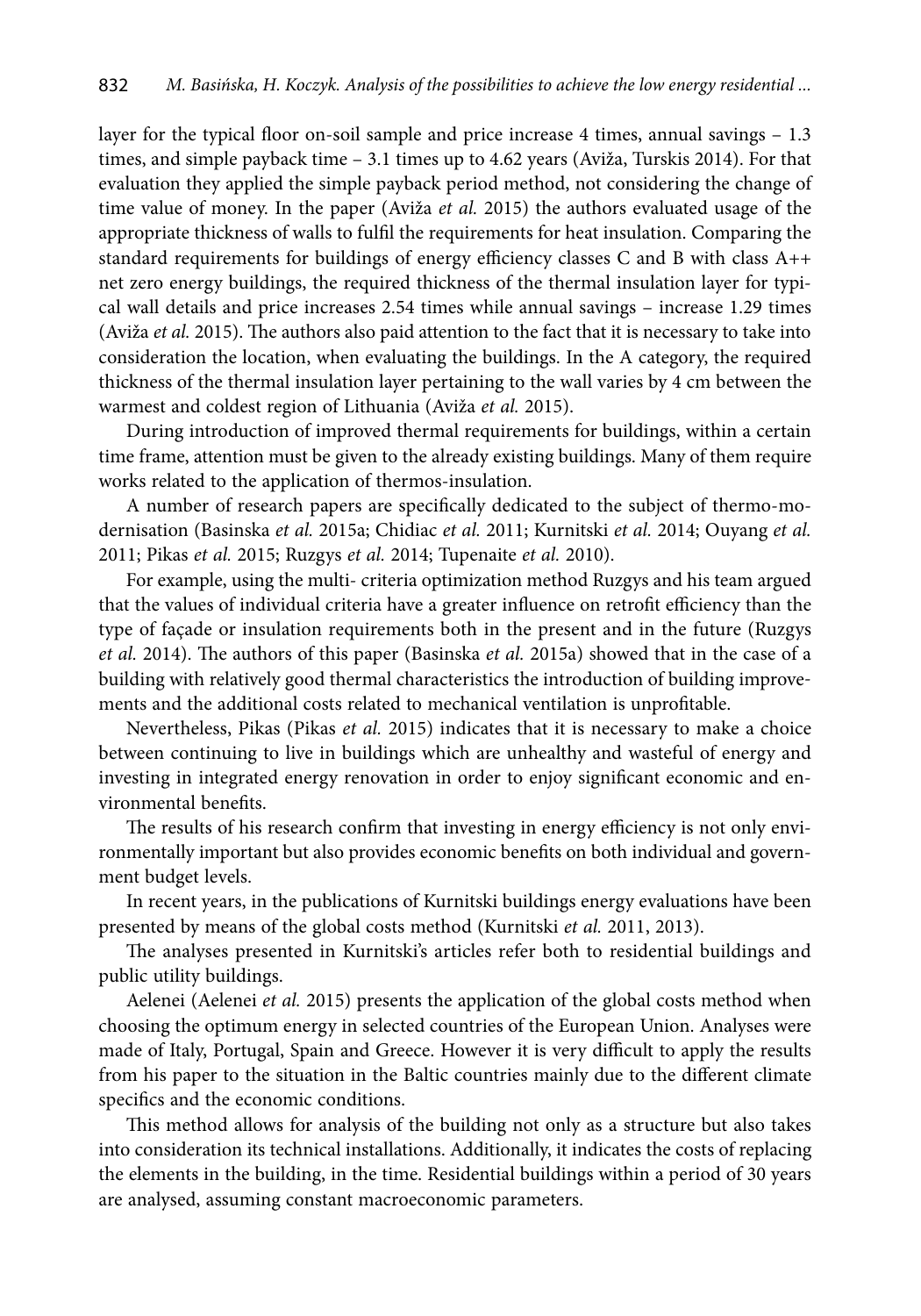In the paper mentioned above (Basinska *et al.* 2015b), the authors noticed that the equalization of global cost shifts along with an increase in the investment costs and energy prices, and the cost-effectiveness of energy saving solutions increases with a decrease in inflation.

The global cost method allows one to establish requirements dependant on the type of building and the means of energy supply. The global cost method can also be a very good tool for evaluating the achievements of energy policies which tend to increase the number of low energy buildings being constructed.

In this paper, the possibilities of performing the European Directive under the energy policy for buildings in Poland are presented, taking into consideration data regarding the Polish economy. It also presents an evaluation of the economic tools supporting energysaving solutions in the Polish economic environment.

The goal of the paper is to estimate the increase in costs related to the construction, exploitation and recreation of low-energy buildings in relation to the costs incurred when constructing the buildings in accordance with the presently valid standards and regulations.

The paper provides a description of the assumptions of the global costs method used in the European Union to indicate the requirements of a building's energy characteristics. The paper first highlights the choice of optimal indicator of the primary energy for three of the analysed buildings and four sources of heat. The analysis was made using constant economic parameters. Finally, the method was applied to evaluate the loans offered by the Polish state for low energy buildings.

In the paper, the increased expenditure related to achievement of the low energy building standard NF40 (used energy at the level of 40 kWh/m<sup>2</sup>/a) and NF15 (used energy at the level of 15 kWh/m<sup>2</sup>/a) was evaluated. Last but not least, the effectiveness of this economic tool was also a subject of the analysis.

## **1. Methods**

The global costs method was applied in order to determine the optimal energy rate for primary energy. The framework conditions for the calculations have to be defined in terms of climate data, performance of energy systems and macroeconomic conditions. This method allows for the selection of cases where the positive effects of energy savings are the greatest. Additionally, it allows for complex presentation of matters regarding the building's occupancy, the applied materials and components as well as energy sources.

## **1.1. Methodology for the calculation of energy performance**

Polish standards were applied to calculations of the energy performance of building (Dz.U. nr 201, poz.1240. 2008.). For determination of the building's energy needs for space heating the static method was used. The method applied was based on monthly balances taking into account by the relation (1):

- transmission heat losses  $H_{tr}$ ,
- heat losses through infiltration and ventilation heat losses *Hve*,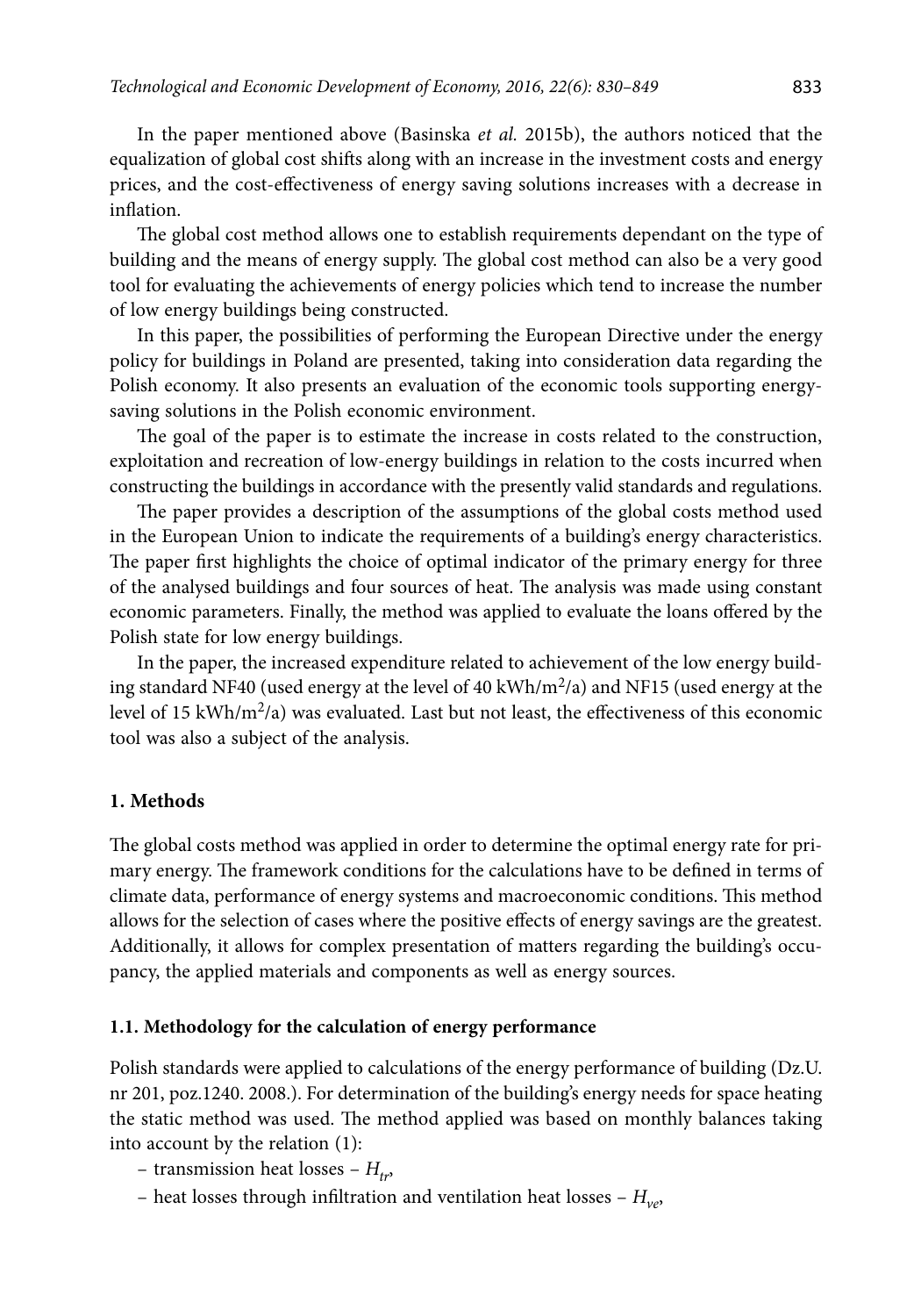– solar heat gains – *Qsol*,

– internal heat gains – *Qint*.

The analysis takes into consideration the coefficient of efficiency of heat gains –  $\eta_{H, \text{on}}$ .

The authors (Basinska *et al.* 2015b) have previously presented a detailed flow diagram of the calculations made for usable energy.

$$
Q_{H,nd} = \sum_{m=1}^{m_H} \left[ \left( \sum_{k=1}^{k_x} H_{tr,k} + H_{ve} \right) \cdot \left( \theta_{int,H} - \theta_{e,m} \right) \cdot t_m + \right],
$$
  
\n
$$
- \eta_{H,gn,m} \cdot \left( Q_{sol,gn,m} + Q_{int,m} \right)
$$
\n(1)

where:  $Q_{Hnd}$  – the building energy needed for space heating, kWh/a;  $H_{tr}$  – the heat transfer coefficient by transmission, W/K;  $H_{ve}$  – the heat transfer coefficient by ventilation, W/K;  $k$  – the index of heat transfer coefficient by transmission;  $k<sub>x</sub>$  – the number of heat transfer coefficient by transmissions;  $\theta_{intH}$  – the temperature for heating of space, °C;  $\theta_{em}$  – the monthly temperature of the external environment,  ${}^{\circ}C$ ;  $t_m$  – the number of hours in the month;  $\eta_{H,gn,m}$  – the monthly gain utilization factor;  $Q_{sol,m}$  – the monthly solar heat gains for the heating mode, kWh/month;  $Q_{int,m}$  – the monthly internal heat gains for the heating mode, kWh/month; m – the index of months in the heating season;  $m_H$  – the number of months in the heating season.

The usable energy for the purpose of hot water preparation is established based on the dependency presented below:

$$
Q_{W,nd} = \frac{\dot{V}_W \cdot lm \cdot c_W \cdot \rho_W \cdot (\theta_W - \theta_{10}) \cdot t}{3600}, \qquad (2)
$$

where:  $Q_{W,nd}$  – the energy needed for hot water preparation, kWh/a;  $\dot{V}_W$  – the unit of diurnal demand for hot usable water,  $dm^3$ /person/d;  $lm$  – the number of people;  $c_W$  – the specific heat capacity of water 4.19 kJ/kg/K;  $\rho_w$  – the density of water, kg/m<sup>3</sup>;  $\theta_w$  – for calculation purposes, the temperature of the hot water in the intake valve is equal to  $55 \degree C$ ;  $\theta_{10}$  – for calculation purposes, the temperature of the water before heating is equal to 10  $^{\circ}C$ ; *t* – the number of days the hot water preparation system works during the year.

For determination of final energy demands, overall system efficiency was used. The final energy calculation takes into account losses associated with the technical installations of the building on the side of emission, distribution, storage and generation and includes all energy according to the equation (3):

$$
Q_{K,i} = \frac{Q_{i,nd}}{\eta_{i,e} \cdot \eta_{i,d} \cdot \eta_{i,s} \cdot \eta_{i,g}},
$$
\n(3)

where:  $Q_{K,i}$  – the final energy for the chosen purpose, kWh/a;  $Q_{i,nd}$  – the building's energy needs, kWh/a;  $\eta_{i,e}$  – regulation efficiency;  $\eta_{i,d}$  – distribution efficiency;  $\eta_{i,s}$  – storage efficiency;  $\eta_{i,\sigma}$  – generation efficiency; *i* – the index of the system (i = H – heating, i = W – hot water preparation).

Under the current provisions, the primary energy ratio as a function of the parameters given in equation (4), is attributed to the heated net floor area of the controlled temperature  $A_f$  (EP ratio):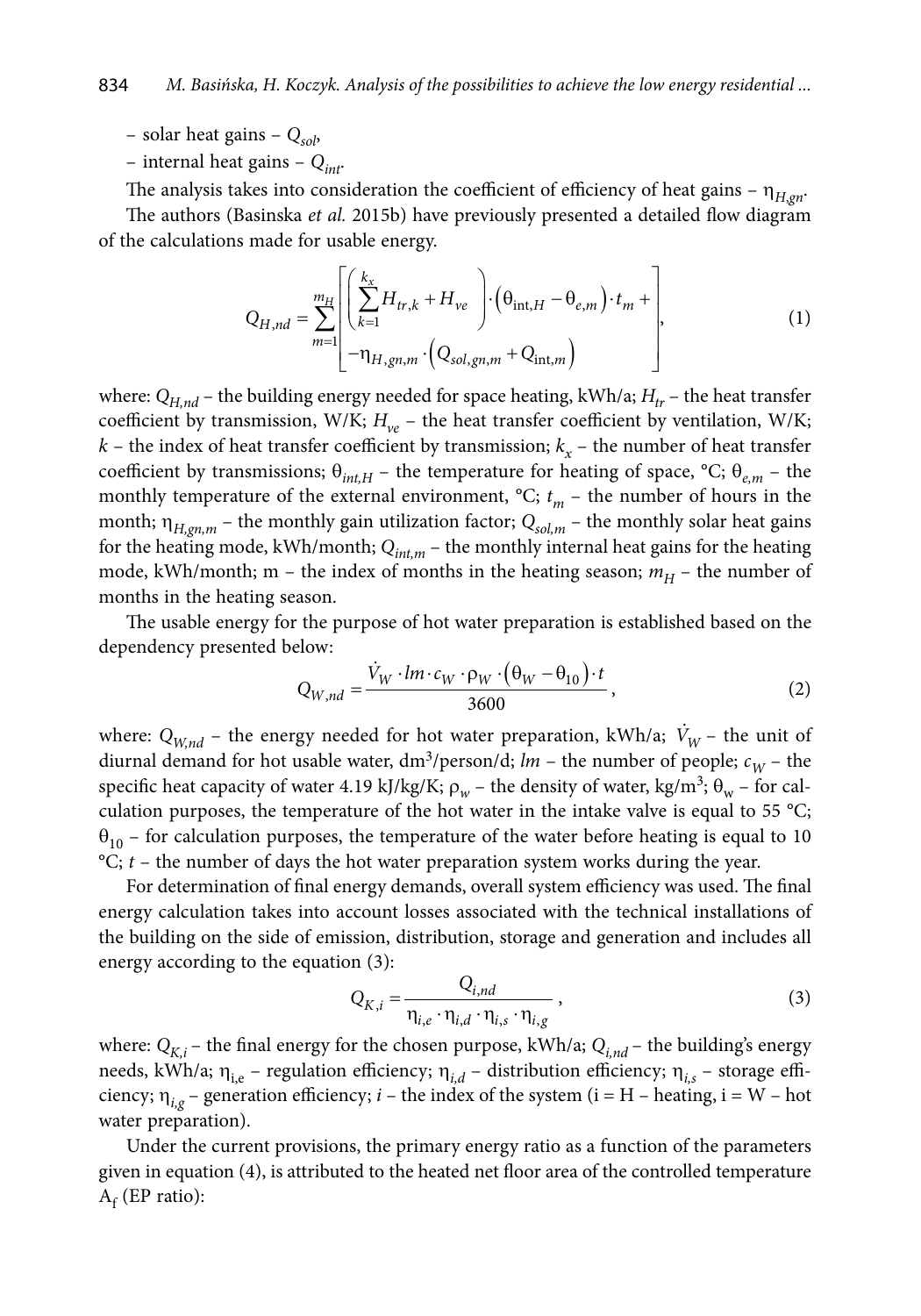$$
EP = \frac{Q_{K,H} \cdot w_H + Q_{K,W} \cdot w_W + E_{el,aux} \cdot w_{el}}{A_f},
$$
\n(4)

where: *EP* – the primary energy ratio, kWh/m<sup>2</sup>/a;  $Q_{K,H}$  – the final energy for heating and ventilation, kWh/a;  $Q_{K,W}$  – the final energy for hot water preparation, kWh/a;  $E_{el,aux}$  – the annual demand for final electrical energy to drive the auxiliary devices of the given system, kWh/a; *w* – the expenditure coefficient of non-renewable primary energy to generate and supply the final energy carrier (or energy) to the evaluated building, which is determined by the energy or energy carrier supplier ( $w_{el}$  – for electricity,  $w_H$  – for heating,  $W_w$  – for hot water preparation;  $A_f$  – heated net floor area; m<sup>2</sup>).

To carry out the analyzes, representative data available on the *Polish Ministry of Infrastructure and Development* website were used (MIiD 2015), comprising some typical meteorological years designated on the basis of information provided by the *Institute of Meteorology and Water Management*. Values for the design's indoor air temperature were adopted in accordance with accepted standards (PN EN 15251:2012)*.*

#### **1.2. Energy costs**

Electrical and thermal energy as well as natural gas are supplied to buildings in a continuous way from the transmission network, and the price of their consumption is calculated according to a two-part tariff. The fixed part depends on so called ordered power (in the case of gas, on the declared volume of fuel consumption during the year), while the variable part depends on the amount of supplied energy or gas.

The fee for the provision of comprehensive services of fuel delivery  $C<sub>O</sub>$  is calculated from the formula:

$$
C_Q = C \cdot Q_{K,i} + S_{zs} \cdot Q_{K,i} + S_{ss} \cdot m + S_a \cdot m \tag{5}
$$

where:  $C_Q$  – the cost of energy, PLN;  $Q_{K^{\flat}i}$  – the final energy for the chosen fuel, kWh/a;  $C$  – the price of the energy carrier,  $PLN/m^3$ ,  $PLN/kWh$ ;  $S_{zs}$  – the network rate of the variable fee, PLN/m<sup>3</sup>, PLN/kWh;  $S_{ss}$  – the network rate of the fixed charge, PLN/month;  $S_a$  – the subscription fee rate,  $PLN/month$ ;  $m -$  the number of months in the billing period.

For energy prices, current average price levels in Poland were used as follows (1 Euro = 4.20 PLN):

- Electricity 0.71 PLN/kWh + VAT (23%),
- $-$  Natural gas 0.32 PLN/kWh + VAT (23%),
- District heating 0.28 PLN/kWh + VAT (23%),
- Pellet 0.21 PLN/kWh + VAT (23%).

#### **1.3. Methodology for the calculation of global cost**

Global costs of buildings and their components, including installations, are calculated as sum of the initial investment costs and the discounted annual operating costs during the calculation period.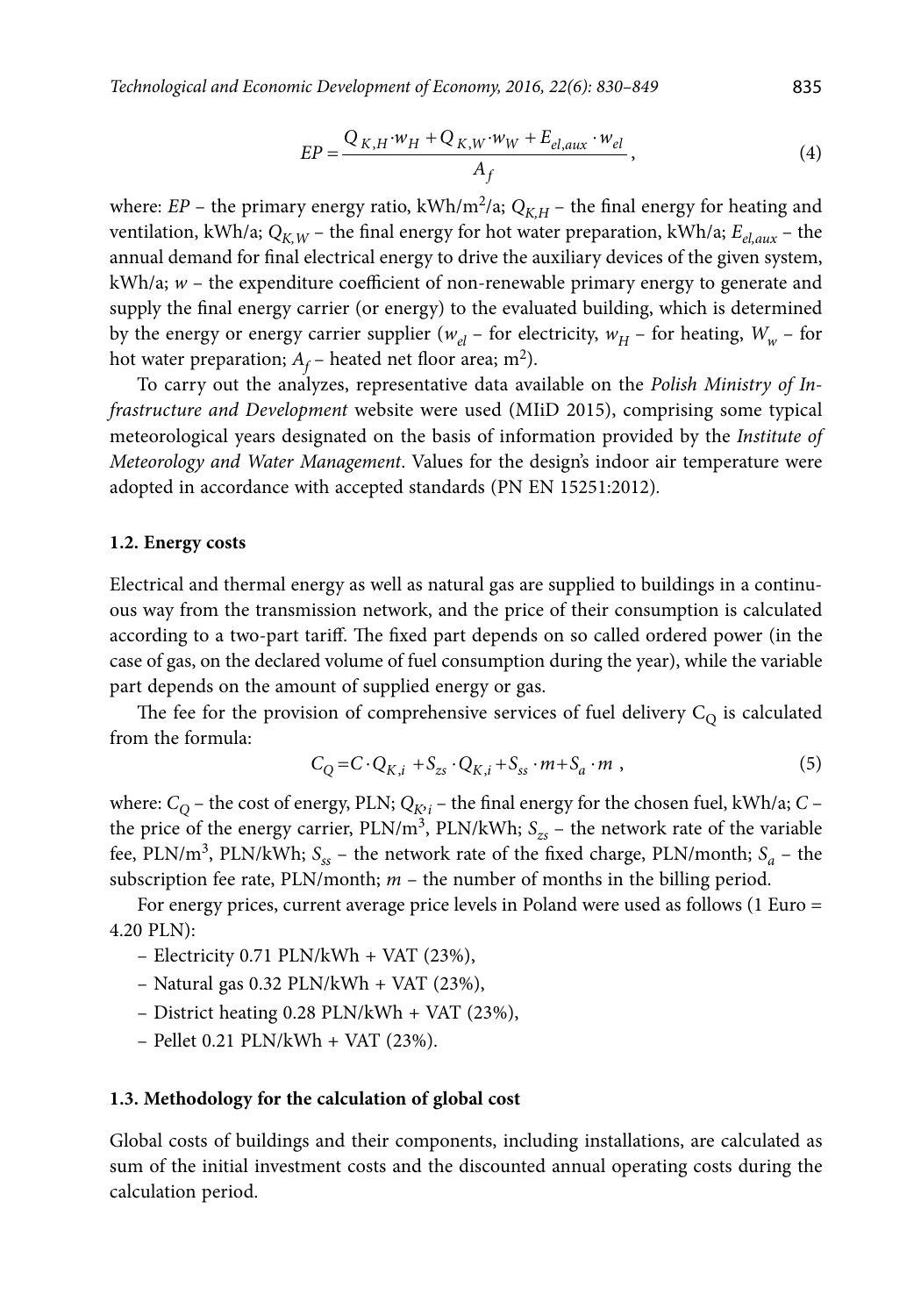Global costs related to the initial year take into account the initial investment costs and the annual operating costs discounted during the calculation period, minus the residual value of each of the components taken into account. Analysis by means of the global costs method was performed using the following formulas (PN EN 15459:2008):

$$
C_G(\tau) = C_{in,inv} + \sum_{j=1}^{j_X} \left[ \sum_{i=1}^{\tau} \left( C_{a,i}(j) \cdot R_d(i) \right) - V_{f,\tau}(j) \right],\tag{6}
$$

where:  $C_G(\tau)$  – the global cost referred back to the starting year, PLN;  $C_{in, inv}$  – the initial investment costs, PLN;  $j$  – the index of the component or system;  $j_x$  – the number of components or systems;  $\tau$  – the calculation period, a;  $C_{a,i}(j)$  – the annual costs for component or system j of the year i, PLN;  $R_d(i)$  – the discount rate (for year i);  $V_{f,\tau}(j)$  – the final value of the component or system j (corresponding to the calculation period  $\tau$ ); in other words, the residual value of a measure or set of measures at the end of the calculation period (with respect to the initial year), PLN.

The time value of money taking into account the annual inflation rate and the market rate of interest can be described by formulas (7). The discount rate depends on the real interest rate  $R<sub>R</sub>$  and on the timing of the considered costs. To estimate the real interest rate 3 months WIBOR was taken into account. The Warsaw Interbank Offered Rate (WIBOR) for 10-year government bond provides a good estimator of the risk-free rate:

$$
R_d(p) = \left(\frac{1}{1 + \frac{R_R}{100}}\right)^p, \tag{7}
$$

where:  $R_d(p)$  – the discount rate;  $R_p$  – the real interest rate, %;  $p$  – the number of years of operation of the building measured from the year zero.

$$
R_R = \frac{WIBOR - R_i}{1 + \frac{R_i}{100}},\tag{8}
$$

where:  $R_R$  – the real interest rate, %; WIBOR – the Warsaw Interbank Offered Rate, %;  $R_i$  – the annual rate of inflation, %.

The present value factor depends on the real interest rate  $R<sub>R</sub>$  and the number of years n considered for the annual costs:  $\sqrt{-n}$ 

s:  

$$
f_{pv}(n) = \frac{1 - \left(1 + \frac{R_R}{100}\right)^{-n}}{\frac{R_R}{100}},
$$
(9)

where:  $f_{p\nu}(n)$  – the present value factor;  $R_R$  – the real interest rate, %; *n* – the number of years considered for the annual costs.

Energy costs represent the costs of energy consumption and fixed fees for its willingness to provide energy. If the calculation period  $\tau$  includes the life time  $\tau_n(i)$  of the considered component (*j*), the last replacement cost is taken into account by assuming a linear reduction in its value: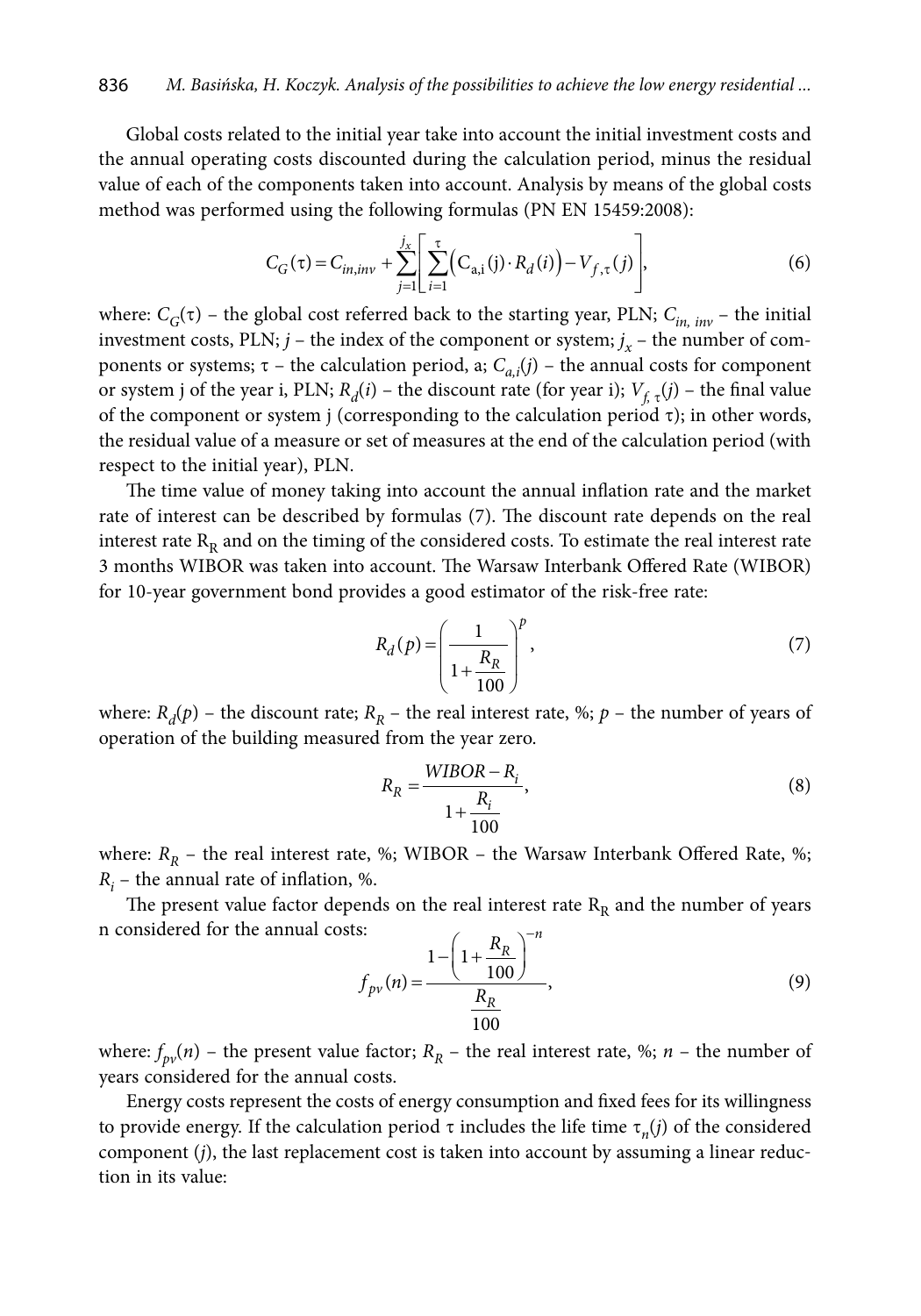$$
V_{f,\tau}(j) = V_o(j) \cdot \left(1 + \frac{R_p}{100}\right)^{n_{\tau}(j) \cdot \tau_n(j)} \cdot \left[\frac{n_{\tau}(j) \cdot \tau_n(j) - \tau}{\tau_n(j)}\right] \cdot R_d(\tau),\tag{10}
$$

where:  $V<sub>o</sub>$  – the investment cost, PLN;  $n<sub>\tau</sub>(j)$  – the total number of replacements of components *j* throughout the calculation period;  $R_d(t)$  – the discount rate at the end of the calculation period.

In the formula for the final value  $V_{ff}(j)$  individual components denote the cost of the last exchange with regard to the rate of increase in the prices of the product  $(R_p)$  and the straight-line depreciation of the value of the component exchange, taking into account the remaining life time left after the last exchange.

#### **2. Reference building**

A case study was prepared for three types of residential buildings. The first two buildings are single-family houses where the heated unit area  $A_f = 164 \text{ m}^2$ . BSC\_1 was assumed for free-standing buildings with the shape coefficient  $A/V = 0.67$  m<sup>-1</sup>, BSC\_2 was assumed for six-compound buildings ( $A/V = 0.45$  m<sup>-1</sup>), each compound with the same area and functional arrangement as BSC\_1 buildings. The third building (BSC\_3) is a typical multifamily building with a shape coefficient at the level of  $A/V = 0.37$  m<sup>-1</sup> and a heated area with the regulated temperature at the level  $A_f$  = 833 m<sup>2</sup>. The building represented a typical medium-sized multi-storey building in an urban context. 20 °C was the assumed weighted arithmetic mean temperature in the buildings.

#### **2.1. Technical variants of the analysis**

Four different levels of insulation standards were defined – beginning with the heating energy demand SEB, which represents the minimum requirement according to the building regulations in the year 2013 (Dz.U. nr 201, poz. 1238. 2008), and ending at VLEB, which is representative of the insulation quality of a very low energy building standard.

Table 2 shows the variation of heat transfer coefficients of the building envelope, and the share of thermal bridging. The SEB\* variant is a variant of SEB improved by about 15%. For thermal variants from SEB to LEB the air tightness was assumed to be on the  $n_{50}$  =  $3.0 h^{-1}$  level.

The variation of the insulation standard (variants SEB to VLEB) is the basic variation which is then repeated in combination with other technical measures as described below.

Upon the running analyses the following variants of the ventilation systems were foreseen:

- **V1** natural (for natural ventilation, the infiltration was not taken into account),
- **V2** hybrid (implemented through a higro-control air inlet and natural ventilation channels),
- **V3** mechanical exhaust,
- **V4** mechanical supply and exhaust air as a function of the load, 50% of heat recovery,
- **V5** mechanical supply and exhaust air as a function of the load, 70% of heat recovery.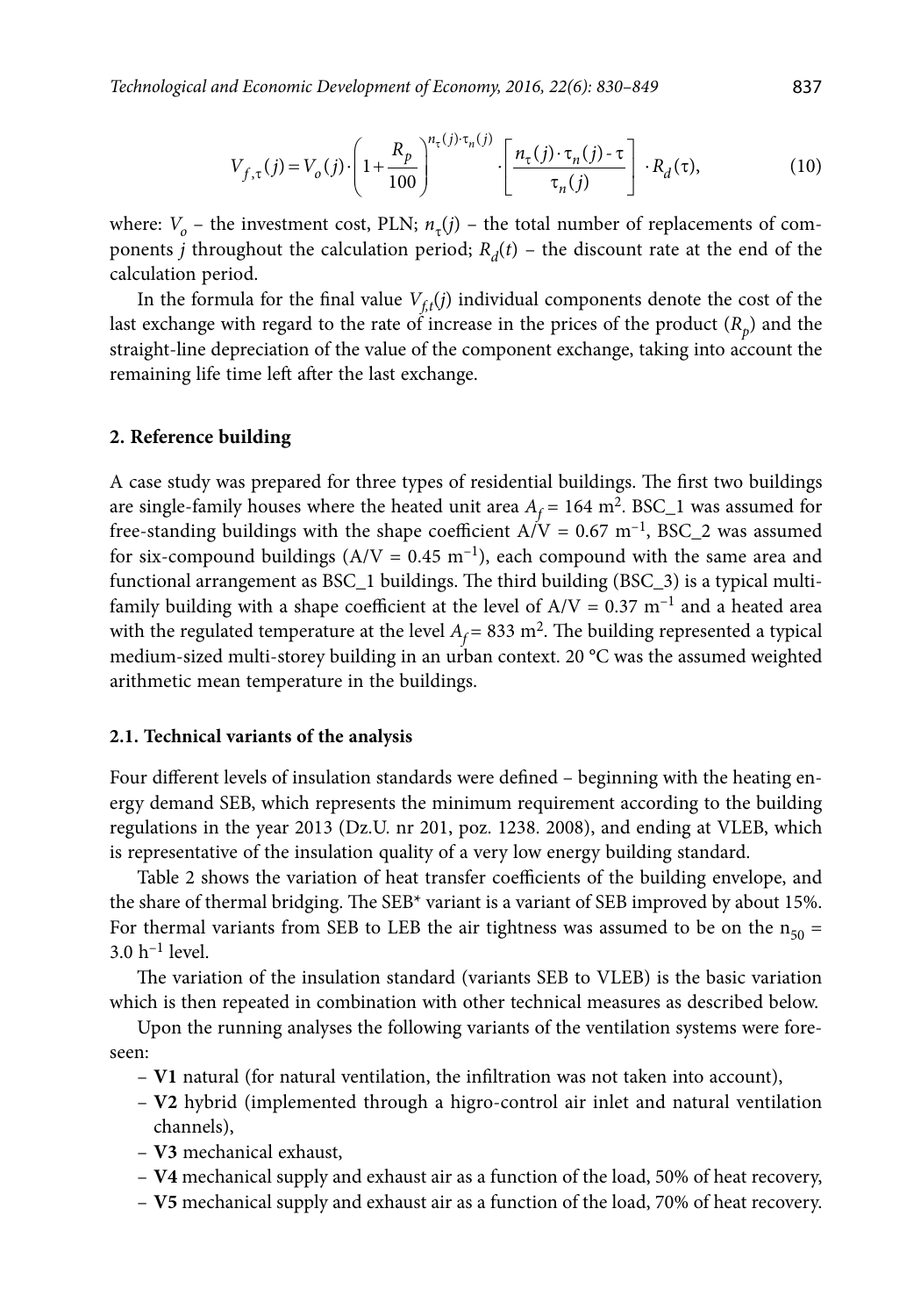| Variants                        |              | <b>SEB</b> | $SEB*$ |      | <b>VLEB</b> |  |
|---------------------------------|--------------|------------|--------|------|-------------|--|
| U-value,<br>$W/m^2/K$           | wall         | 0.30       | 0.25   | 0.20 | 0.15        |  |
|                                 | ground floor | 0.45       | 0.35   | 0.30 | 0.20        |  |
|                                 | roof         | 0.25       | 0.20   | 0.16 | 0.12        |  |
|                                 | door         | 2.60       | 1.80   | 1.80 | 1.80        |  |
|                                 | window       | 1.80       | 1.30   | 1.30 | 0.90        |  |
| $g^{(1)}$                       |              | 0.70       | 0.60   | 0.60 | 0.55        |  |
| thermal bridges in $H_{tr}$ , % |              | 15         | 15     | 10   |             |  |

Table 2. The heat transfer coefficient of building envelopes, the share of thermal bridges depending on the energy standard

*Note*: (1) coefficient of solar energy transmittance for solar radiation.

For all analysed variants 4 systems of energy supply were assumed, based on the usage of a gas condensing boiler (**GCB** variant), district heating (**DH** variant), a ground heat pump (**GHP** variant) and finally a pellet boiler (**PB** variant). Depending on the particular variant the efficiency of the regulation was differentiated from 93 to 99%. The efficiency of the distribution was assumed at a constant level of 95%. The producing efficiency depends on the chosen heat source and was assumed respectively: for GCB – 96%, DH – 91%, GHP – 340%, PB – 72%. Taking into consideration the volatility of the building's envelope 7 variants for each of the four heat sources were analysed (Table 3).

Table 3. Description of the analysed variants

| Variants    | TV         | TV     | TV  | тv  | TV 5        | тv<br>- 6 | тv   |
|-------------|------------|--------|-----|-----|-------------|-----------|------|
| Building's  | <b>SEB</b> | $SEB*$ | LEB | LEB | <b>VLEB</b> | VLEB      | VLEB |
| Technical's |            | V2     |     | V4  | V4          |           | V5   |

The TV\_7 variant is the one where the value of the usable energy for the building was obtained at the level of  $Q_{H \text{nd}} = 15 \text{ kWh/m}^2/a$  and is equal to the values of the passive buildings.

## **2.2. Investments costs**

The investment costs define the calculation of the price according to the agreed methods.

In Poland the price estimation of the given civil work (CK) is a sum of: the estimated value of the labour, the estimated value of the building materials, the estimated value of the building machines work, the costs of the building material purchase as well as indirect costs and VAT (value added tax).

Unit costs were assigned to individual categories, as follows:

- **IC\_1** construction components affecting energy consumption sun blinds,
- **IC\_2** investment costs of installed equipment associated with the consumption of energy – chimneys, heat sources, central heating system, ventilation and hot water preparation,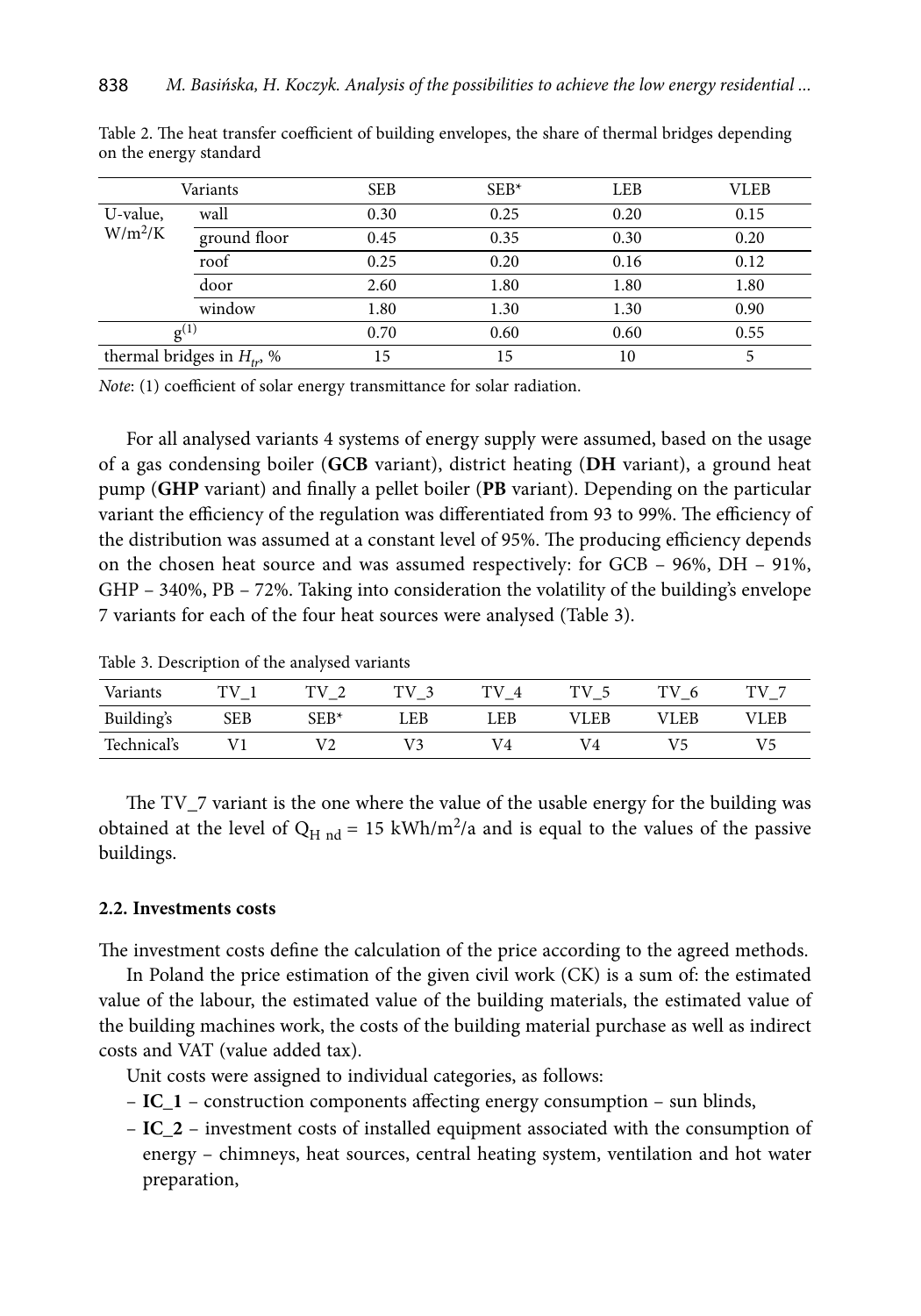- **IC\_3** construction investment costs affecting energy consumption – windows, thermal insulation,
- **IC\_4** – construction investment costs – building the envelope, plumbing the system, gas and electricity installations.

In the diagram (Fig. 1) a comparison of the investment building costs was presented for the analysed buildings, not related to the sources of heat applied to the building.

In the diagram (Fig. 2), there is a comparison of the investment costs of the installed equipment related to energy usage.



Fig. 1. The building unit costs for the analysed costs IC\_4, PLN/m<sup>2</sup>

The category consists of the costs related to construction of the internal ventilation ducts and the chimney, the installation of the heat source, the installation of the central heating system, the preparation of hot water and ventilation, the installation of windows and the application of the external blinds and the application of the thermal insulation to the building's partitions.



Fig. 2. *To be continued*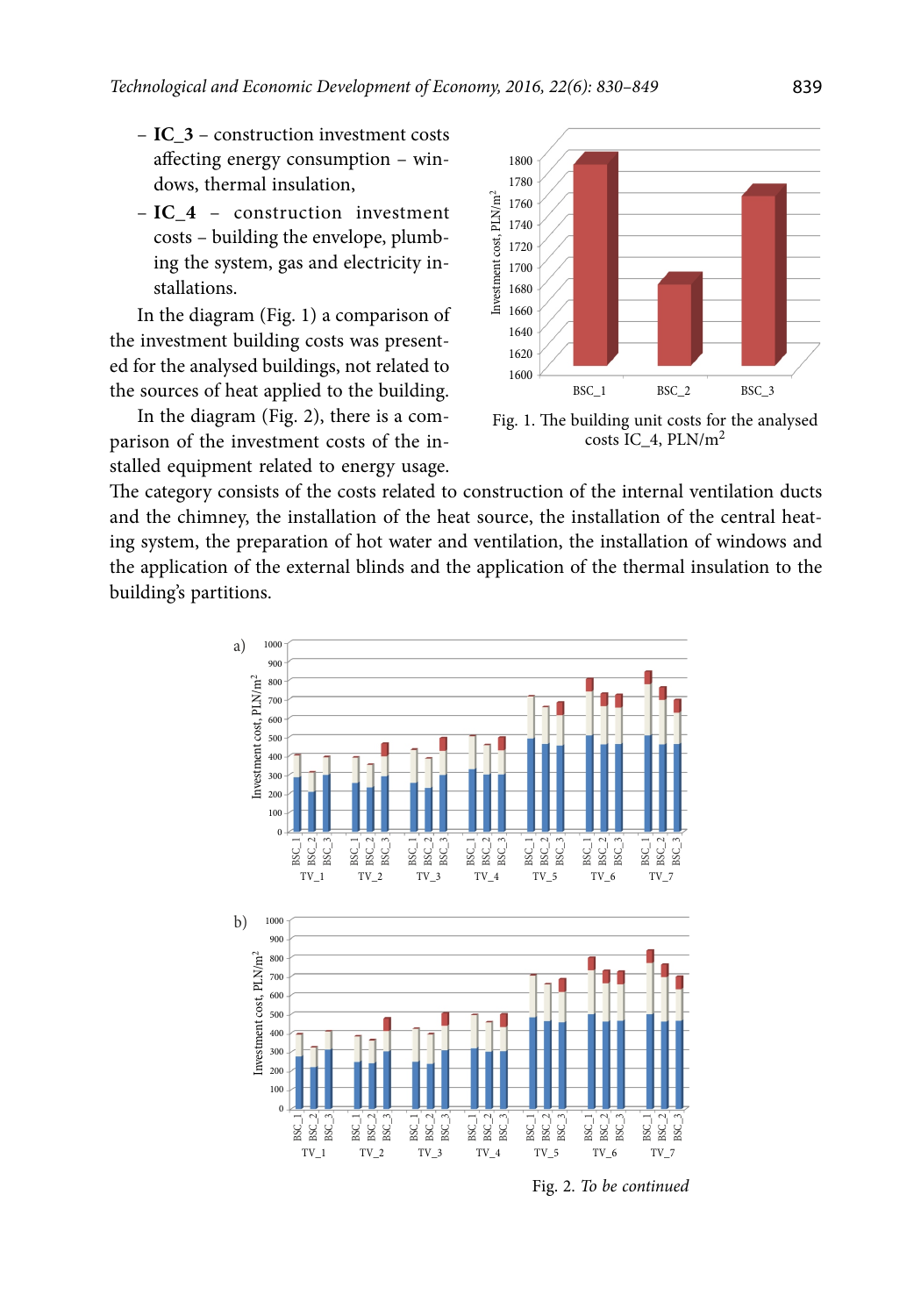

Fig. 2. The investment unit costs of the installed equipment related of the usage of the energy for the analysed buildings and the applied heat sources,  $PLN/m^2$ :  $a - GCB$ ;  $b - DH$ ;  $c - GHP$ ;  $d - PB$ 

## **3. Choice of solution according to the optimal global cost**

The general assumptions were taken into consideration during an evaluation of the effectiveness of the applied technical solutions according to standard (PN EN 15459: 2008). The analysis includes fixed macro-economic parameters: inflation – 0.5%, increase in energy prices – 0.5%, market interest rate (cost of money – WIBOR) – 3.0.

#### **3.1. Primary energy**

The value of primary energy used for hot water preparation in case of the buildings is constant and independent of the analysed technical variant, and this is also the case, depending on the heat source, for single-family buildings  $EP_W^{GCB} = 19.9 \text{ kWh/m}^2/a - \text{for a}$ gas condensing boiler up to the value  $EP_{W}^{PB} = 4.5 \text{ kWh/m}^2/a$  for a pellet boiler, and for a multi-family building, respectively  $EP_W^{GCB} = 34.0 \text{ kWh/m}^2/\text{a}$  and  $EP_W^{PB} = 7.7 \text{ kWh/m}^2/\text{a}$ .

The improvement in the building's envelope and control over the in-taking of air to the building results in a decreasing primary energy index. For the gas condensing boiler,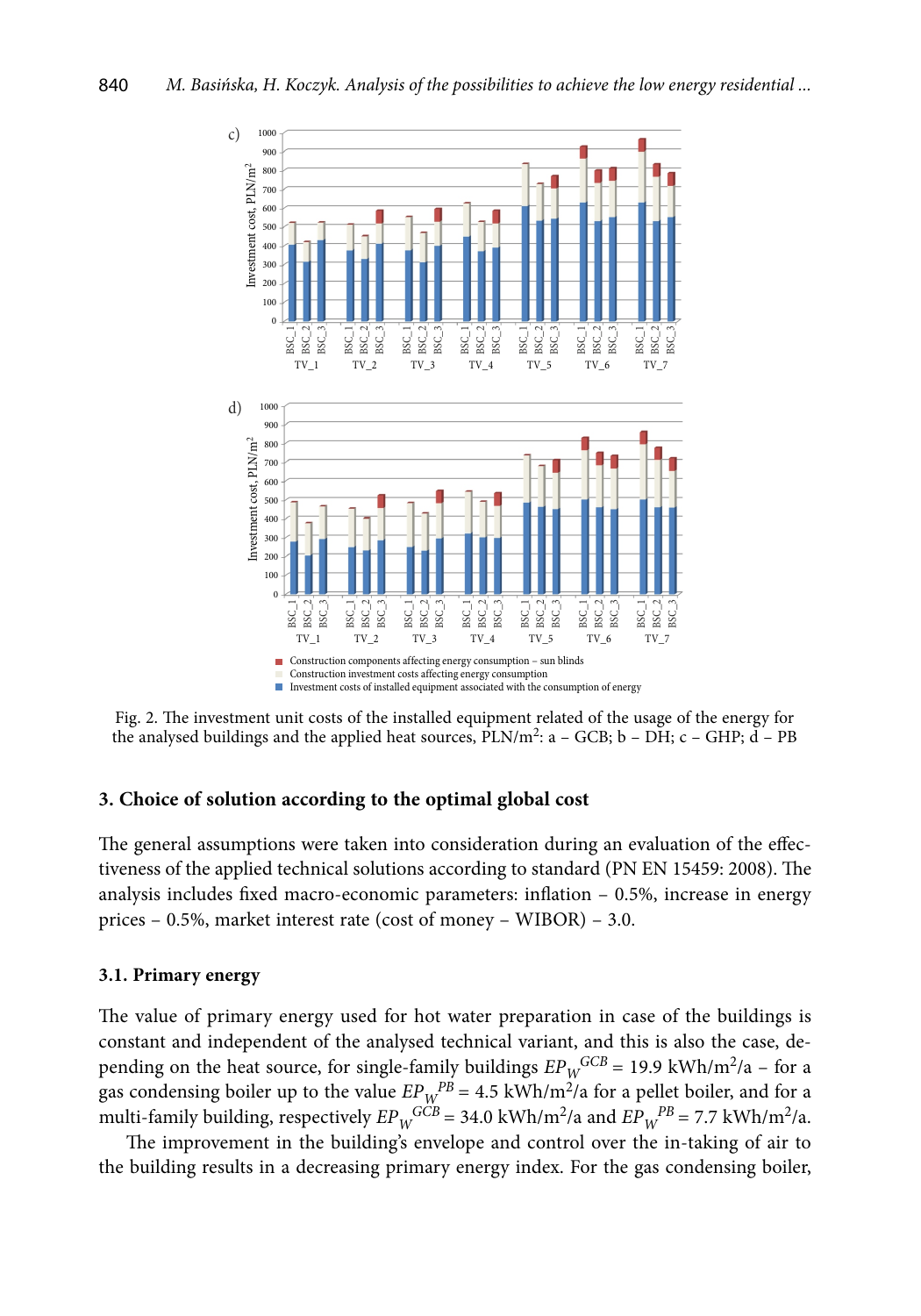the building BSC\_1 decreases by 71%, the building BSC\_2 by 69%, the building BSC\_3 by 53%. Also, the share of energy for heating and ventilation decreases, but at the same time the share of energy for preparation of hot water and auxiliary energy increases. The biggest share of auxiliary energy in the primary energy index value is for the pellet boiler and for the variant TV\_7, which on average, for the analysed buildings, can value up to 59%. The low values of primary energy for the pellet boiler result from the coefficient of the investment for Polish conditions, assumed in the analysis at the level of  $w_H$  = 0.2.

## **3.2. Analysis of the variability of global cost**

Detailed analysis of global costs dependant on the character of technical parameters changes was presented for the analysed buildings and the heat sources in the graphs below (Fig. 3).

When comparing, in relation to the initial variant  $TV<sub>1</sub>$ , the variability of the increase in global costs with the improvements in the energy characteristics of the building, we observe that the global costs of the single-family buildings decrease down to the TV\_3 variant, and then increase, while in case of the multi-family building they increase for all areas of the characteristics, except for the TV\_4 variant. The usage of better ventilation units results in an increase in global costs for both single-family and multi-family buildings.



Fig. 3. *To be continued*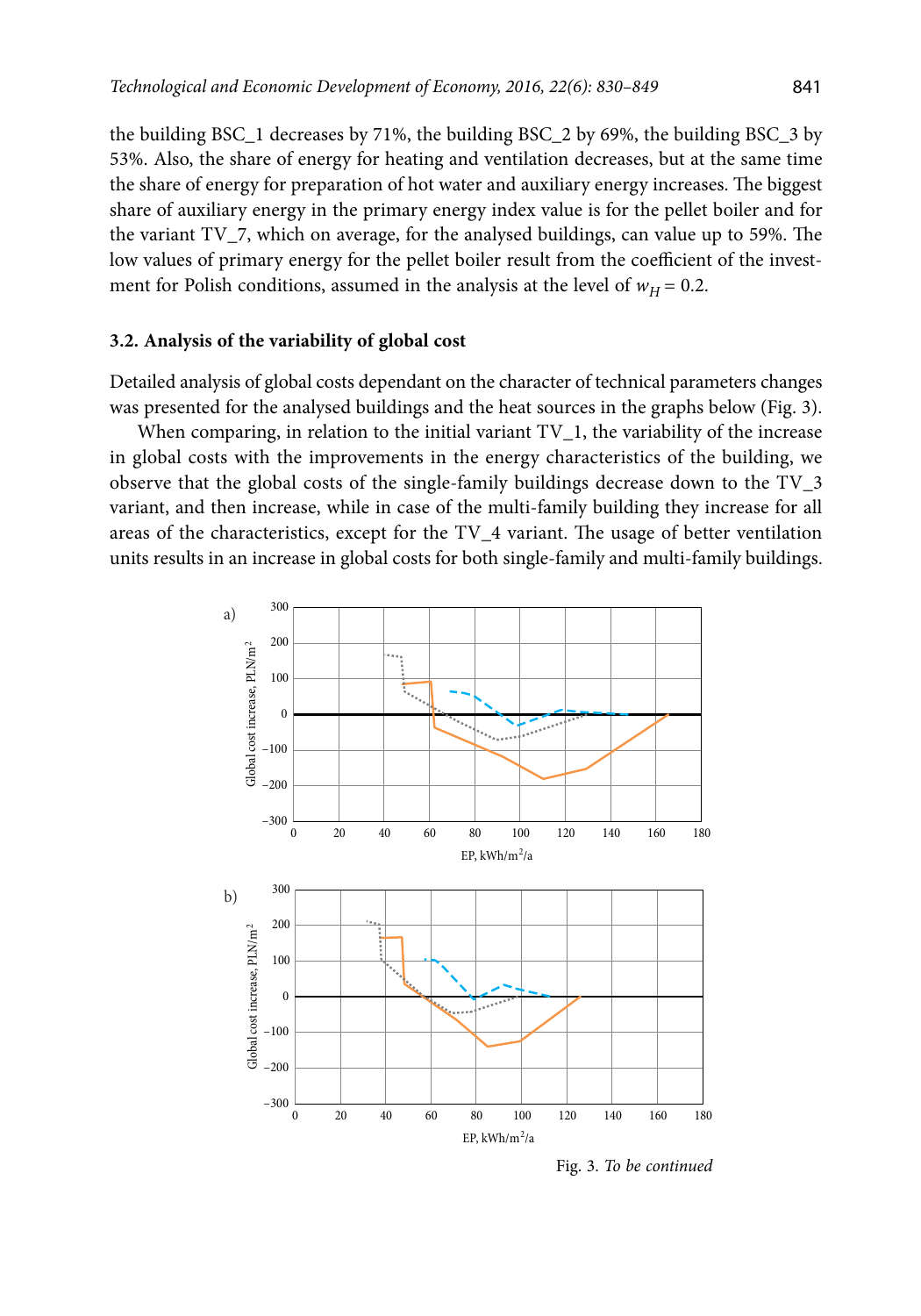

Fig. 3. The absolute change in global costs in relation to the TV 1 technical variant for the analysed buildings and the different heat sources, kWh/m<sup>2</sup>/a: a - GCB; b - DH; c - GHP; d - PB

#### **3.3. Optimum primary energy index**

Using the global costs method, based on the 7 items of variability for the primary energy index (TV\_1 up to TV\_7) for each building and the analysed heat source, the optimal level for the primary energy index  $(EP_{\text{opt}})$  was defined (Fig. 4).

Achieving the minimum global costs is related to decreasing the EP index in relation to the heat requirements valid in Poland in 2013, on average, by 27.3%.

Depending on the heat source applied in the building, the optimal *EP*<sub>opt</sub> in terms of global costs varies. It has the lowest value for pellet boiler, and the biggest – for the gas condensing boiler – the most popular solution in newly constructed buildings in Poland. The difference, related to the global costs between the sources in the building, results mainly from the costs of the heat source and the energy. In the case of the pellet boiler, the additional costs of the service were taken into account. *EP<sub>opt</sub>* values are getting lower along with a lowering of the building shape index.

Table 4 shows a summary of the optimal level for the primary energy index, indicated by the global costs method for the analysed buildings and heat sources, comparing the requirements which were successively introduced in Poland.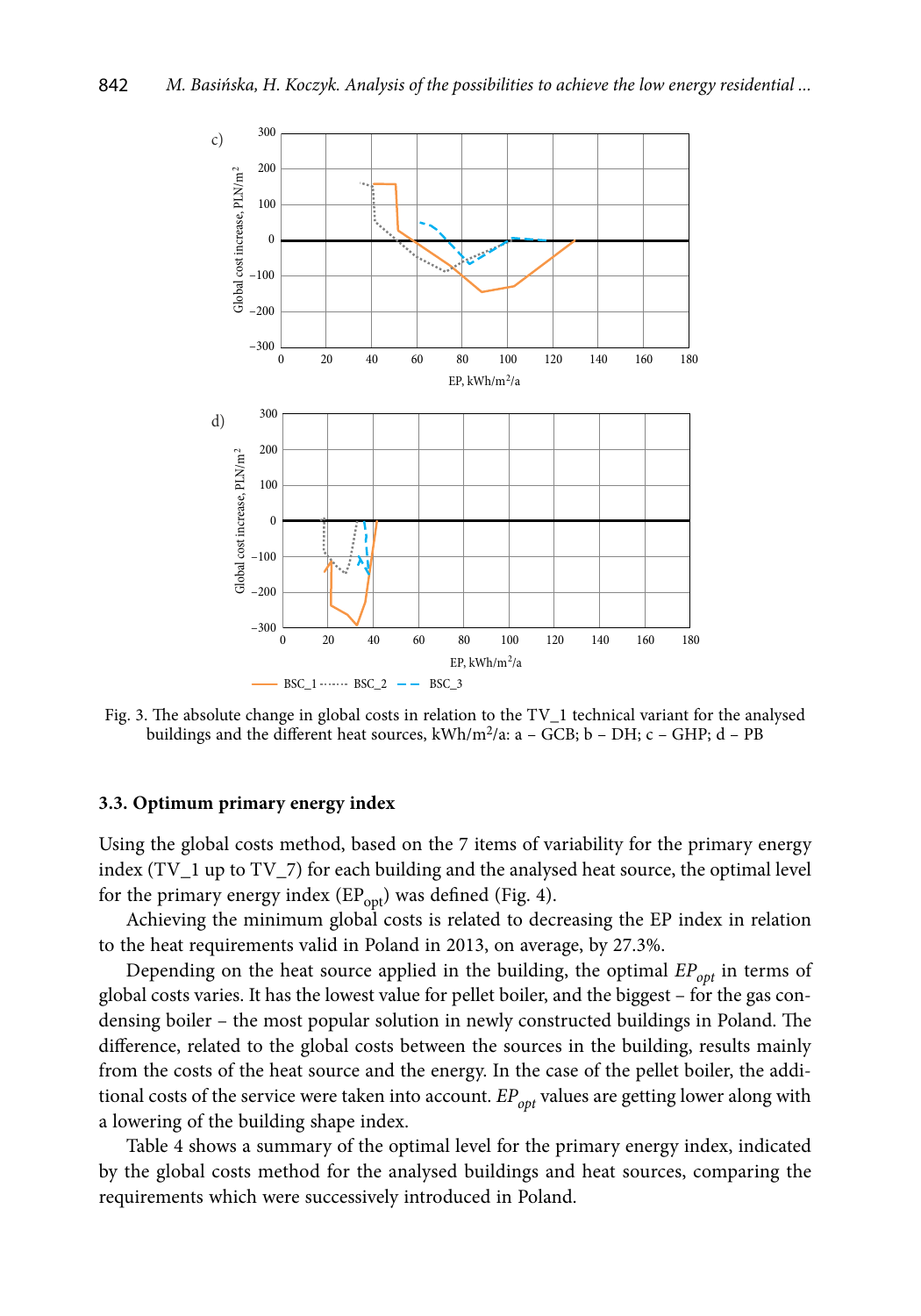

Fig. 4. The variability of global costs for the analysed buildings and the different heat sources in kWh/m2/a: a – GCB; b – DH; c – GHP; d – PB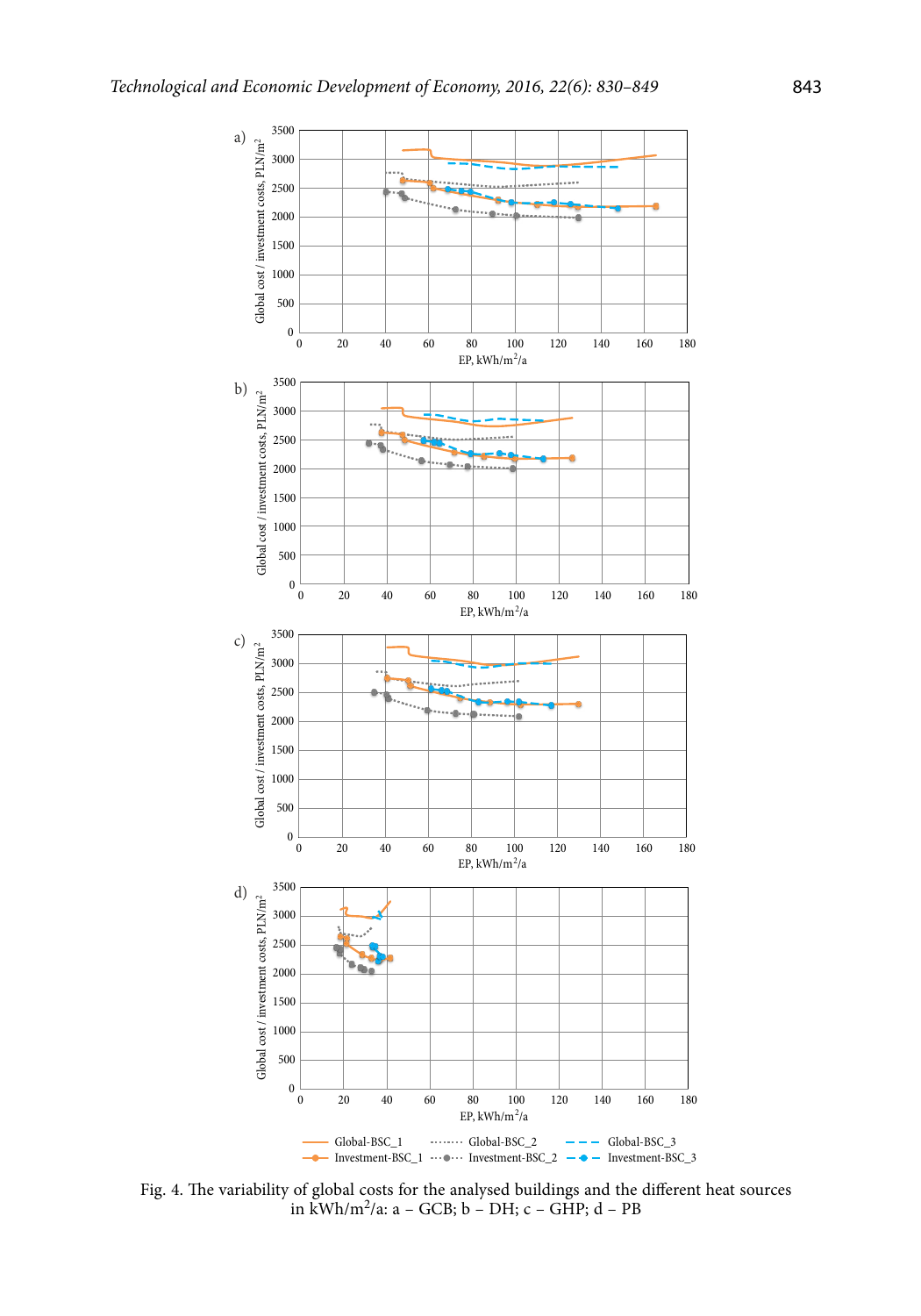| Building | $EP_{opt}$ , kWh/m <sup>2</sup> /a |      |            |      |  |  |  |
|----------|------------------------------------|------|------------|------|--|--|--|
|          | GCB                                | DН   | <b>GHP</b> | PB   |  |  |  |
| BSC 1    | 114.0                              | 89.6 | 93.8       | 32.6 |  |  |  |
| BSC 2    | 92.2                               | 72.0 | 73.3       | 27.8 |  |  |  |
| BSC 3    | 100.0                              | 83.0 | 84.5       |      |  |  |  |

Table 4. Optimal level for the primary energy index for the analysed buildings and heat sources including the requirements regarding the building's thermal insulation,  $kWh/m^2/a$ 

According to the presently valid rules the permissible value of primary energy for the purpose of heating, ventilation and hot water preparation for the single-family building reaches the level of 120 kWh/m<sup>2</sup>/a, while for the multi-family building it is 105 kWh/m<sup>2</sup>/a (Dz.U. poz.926. 2013). The Polish government introduced a programme for achieving the heat requirements of the low-energy standard, successively decreasing the permissible primary energy indexes by 20% and then 40% in the following years: 2014, 2017 and finally 2021. From this analysis, the results show that achieving the requirements in the future will be possible only if changes are introduced not only to the thermal envelope of the building but also and first of all to the system of air flow control and the choice of heat source based on renewable energy sources.

## **4. Polish support instruments for the low-energy construction industry**

### **4.1. Proposed instruments**

In connection with the European Union requirements for improving the thermal protection of buildings, Poland introduced subsidies for the construction of low-energy buildings.

In 2013, the National Fund for Environmental Protection and Water Management introduced a priority program constituting a national support instrument for people constructing residential buildings with low energy consumption, and designed to help investors, designers and contractors to implement the main objective of the Directive. Support for individuals building energy efficient houses is realized in the form of subsidies or bank loans. The primary endpoint of the residential building is the NF ratio, the value of which stems from the quotient  $Q_{H,nd}$  (energy needs for heating and ventilation, kWh/m<sup>2</sup>/a) referred to the conditioned floor area with a controlled temperature. In addition, some other requirements need to be met, including the efficiency of the heating system and hot water preparation. Depending on the obtained standard, the Polish government provides a subsidy at the amount of (NFOŚ 2015):

- for a single-family detached building, standard NF40 30 000 PLN/building,
- for a single-family detached building, standard NF15 50 000 PLN/building,
- for a multi-family building, standard NF40 11 000 PLN/apartment,
- for a multi-family building, standard NF15 16 000 PLN/apartment.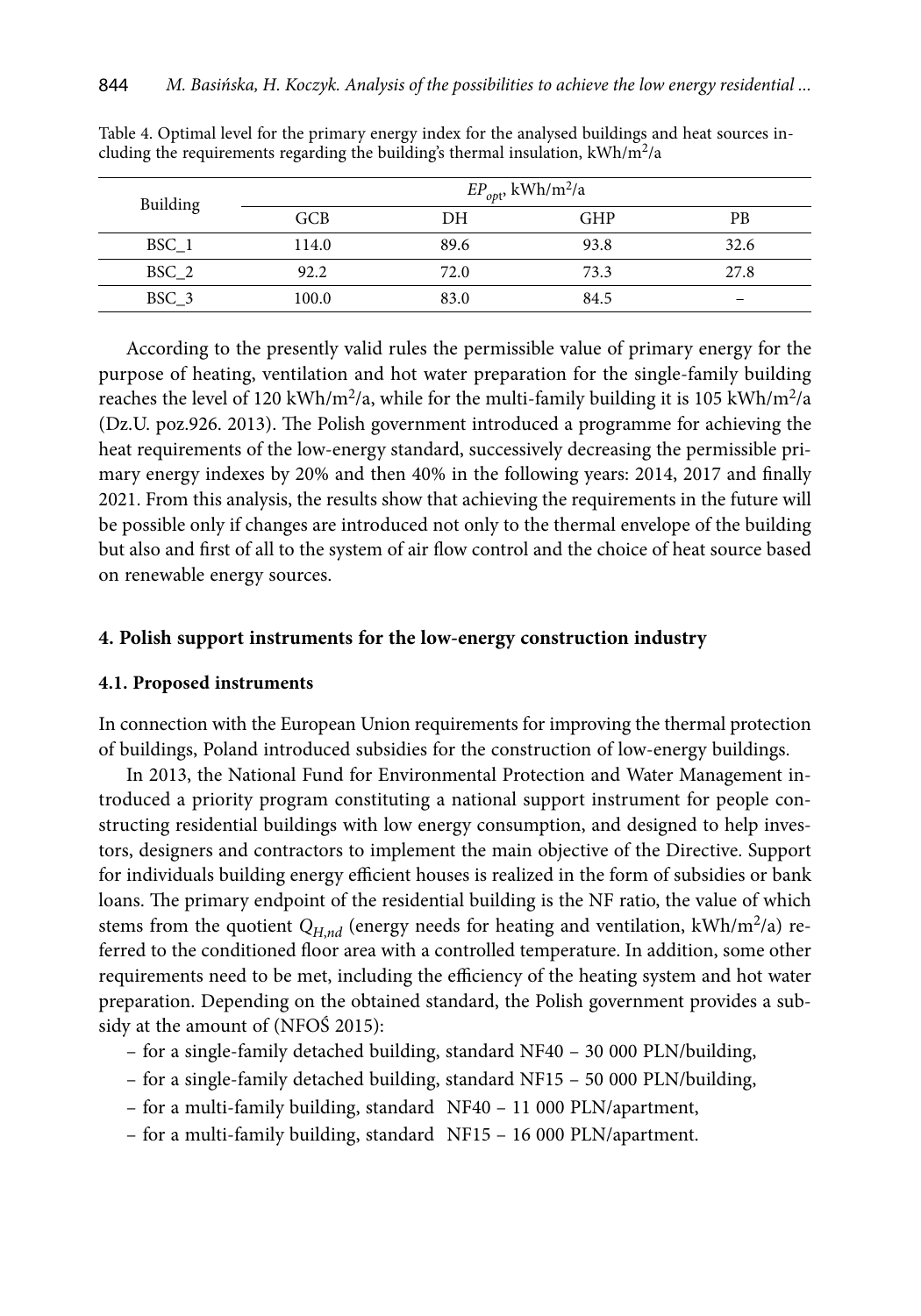#### **4.2. Investment costs for a building to achieve a low energy standard**

To achieve a standard of energy need at the level of NF40 or NF15 one should increase investment costs at the execution stage, mainly on the side of the investment costs of installed equipment associated with power consumption and construction investment costs that affect energy consumption, which include costs associated with the installation of windows with better thermal characteristics and extra thick insulation that meets the criteria for thermal protection of the building.

Based on the example of the analyses of buildings with a gas-fired boiler, Figure 5 shows the variability of investment costs, depending on the thermal characteristics of the building with the corresponding energy need ratios at the level of NF15 and NF40. For residential buildings: a detached single-family – BSC\_1 and terraced – BSC\_2, the initial assumptions adopted guarantee meeting the NF15 standard; for a multi-family dwelling – BSC\_3, due to the high share of needs for hot water preparation in primary energy, the NF15 standard for the building is difficult to achieve without additional improvements especially in the area of hot water preparation.



Fig. 5. Characteristics of investment costs for the reference buildings and gas condensing boilers: BSC\_1; b – BSC\_3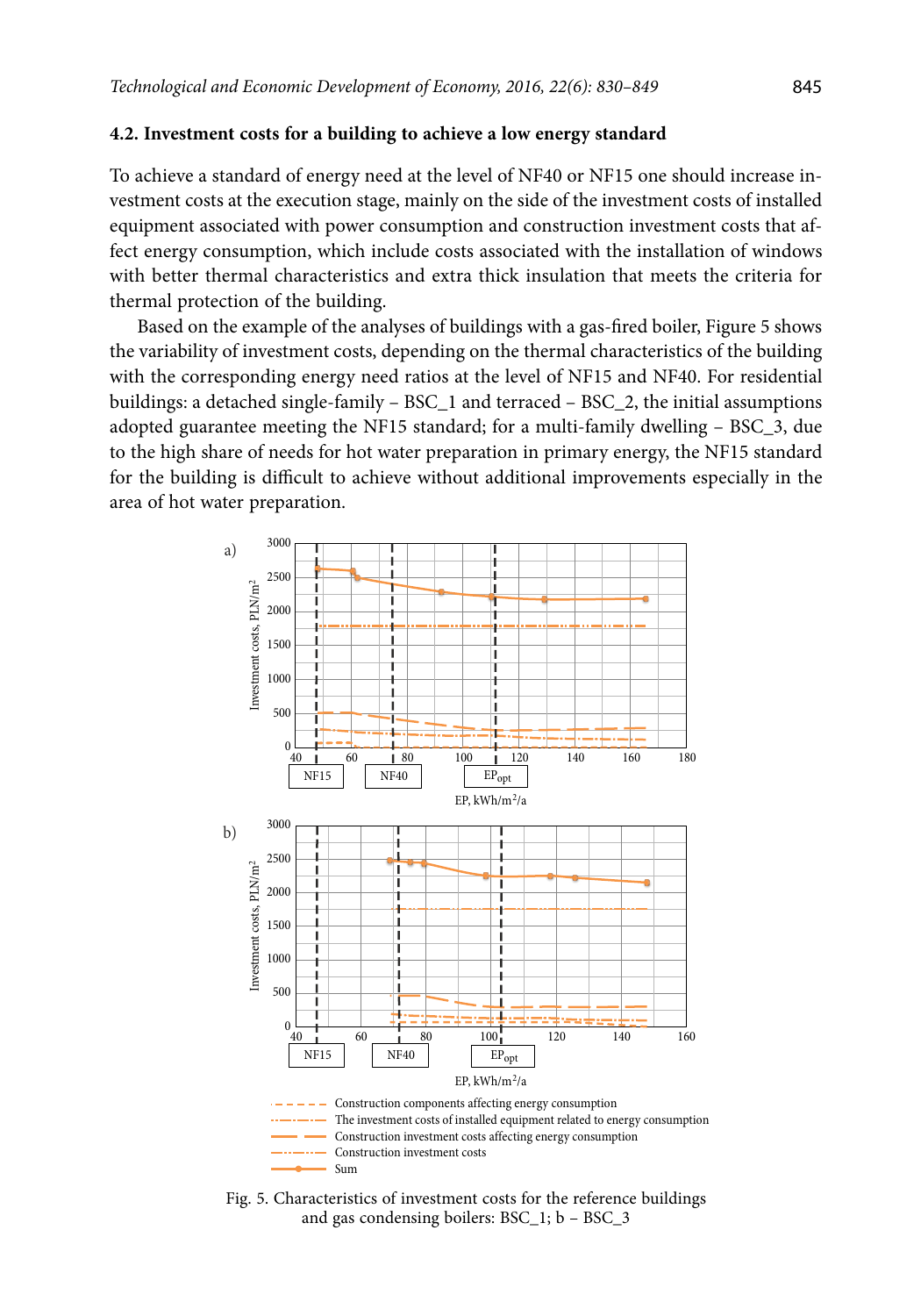Depending on the building analyzed, and the heat source used, the investment costs are at the level presented in Table 5.

For a detached single-family building and a terraced building, in order to achieve the NF40 standard, an average rise of 6.5% in investment costs should be expected when compared to the costs of the construction of buildings according to the standard for thermal requirements in force in 2013 in Poland, for a multi-family building the costs increase is lower and amounts to 3.7%. In order to achieve the NF15 standard, increases of 19.2% and 12.9% respectively are incurred.

Table 5. Rise in investment costs  $[PLN/m^2/a]$  necessary to implement NF40 and NF15 standards for the analyzed buildings and heat sources with reference to the requirements in force in 2013 in Poland, 1 Euro =  $4.20$  PLN

|       |             | <b>GCB</b> |      | DH         |      | <b>GHP</b> |      | <b>PB</b> |      |
|-------|-------------|------------|------|------------|------|------------|------|-----------|------|
|       |             | <b>PLN</b> | $\%$ | <b>PLN</b> | %    | <b>PLN</b> | %    | PLN       | $\%$ |
| BSC 1 | <b>NF40</b> | 198        | 9.0  | 199        | 9.1  | 202        | 8.7  | 146       | 6.4  |
|       | <b>NF15</b> | 442        | 20.2 | 443        | 20.3 | 442        | 19.1 | 372       | 16.4 |
| BSC 2 | <b>NF40</b> | 116        | 5.8  | 100        | 5.0  | 82         | 3.9  | 88        | 4.3  |
|       | <b>NF15</b> | 416        | 20.9 | 405        | 20.3 | 380        | 18.1 | 372       | 18.1 |
| BSC 3 | <b>NF40</b> | 102        | 4.7  | 85         | 3.9  | 54         | 2.4  |           |      |
|       | <b>NF15</b> | 302        | 14.0 | 290        | 13.4 | 260        | 11.4 |           |      |

The observed increase in the investment prices and global costs related to the construction of the low-energy building is a common phenomenon and it does not depend on the country. The presented analyses give us the opportunity to establish the proportions of price changes so they can be used during the planning process of technical solutions for low-energy and passive buildings in each country where the European Directives – regarding energy saving – were or are implemented. The results will also be applicable in the Baltic countries.

## **4.3. Evaluation of existing credit support instruments by means of the global costs method**

In the case of a detached single-family building (BSC\_1) and a terraced house (BSC\_2) a subsidy of 30 thousand PLN is at the borderline of the price increases associated with achievement of the NF40 standard. In order to achieve the standard of NF15, an increase in costs by about 45% above a granted subsidy of 50 thousand PLN should be expected. Developers, whose apartment price can include a loan subsidy covering the price increase resulting from the improvements to the thermal characteristics of the building regardless of the expected standard, are in a comfortable position. Taking into account the real estate market demand for small apartments, their situation is even better.

In addition to the construction costs, a subsidy also includes funds for the banking services of banks cooperating with the Fund and the verifier's fee. The beneficiary is required to pay income tax related to the granted financial support.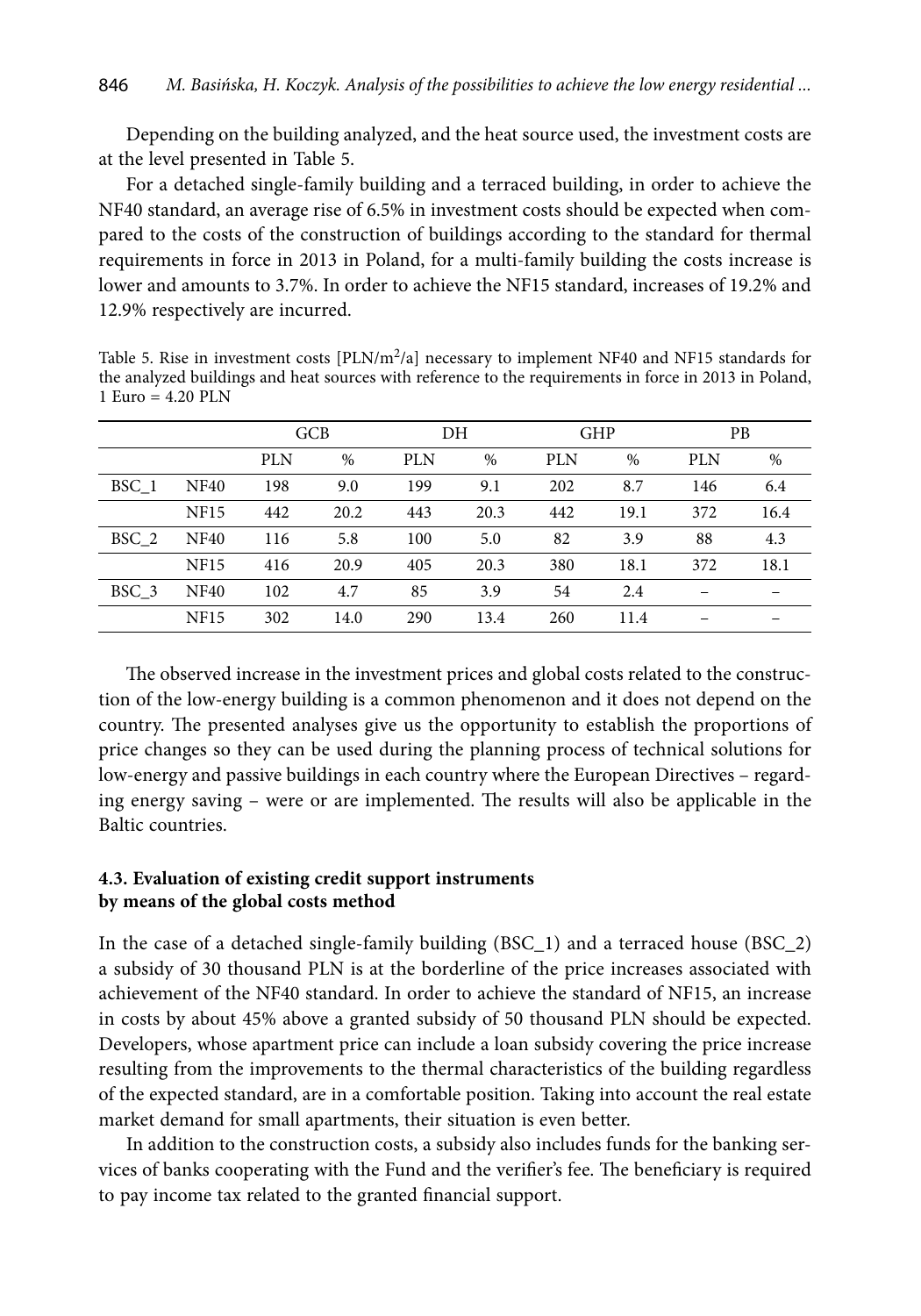In a case where the assumed NF15 standard is not achieved, the subsidy may be reduced to the level provided for by the standard NF40. When the assumed NF40 standard is not achieved, the subsidy will not be granted.

#### **Conclusions**

Each member country of the European Union is obliged, by means of a Directive, to save energy and popularize the construction of low-energy buildings.

This paper uses the provisions of the transformed EPBD directive to evaluate the possibilities of achieving low-energy standards for residential buildings in Polish conditions. For evaluation, the global costs method was chosen, as this method allows for complex estimation of the building along with its networks, taking into consideration the costs related to exploitation. The method mentioned above gives the opportunity to forecast the proportions of price changes during the planning of sustainable buildings, though one needs to be careful when shifting the absolute values of the costs to the situation in a different country.

The Polish state, tending toward a decrease in primary energy, introduced the priority programme as an instrument to support those who build residential buildings with low levels of energy consumption. The participants in this programme are 6 banks which provide the preferential loans for the goal described above.

Since the beginning of 2013, the number of provided loans has been small, which means that the proposed tool is unattractive, as it is connected to requirements which are the difficult to fulfil and inadequate grants which are not sufficient to fully cover the additional costs related to the NF15 standard's achievement. The change in the economic parameters, especially in the case of the unstable Polish market economy, may mean that investments which were assumed to be unprofitable become profitable due to the change in economic conditions.

The presented algorithm of cost estimation for low-energy buildings and the evaluation of subsidies can be used in all countries executing the provisions of the EU Directive. It can be applied in the preparation of practical recommendations for decision-making bodies when taking certain decisions regarding the form and volume of the supporting instruments. But the necessity of undertaking sensitivity analysis must be taken into account, as sensitivity analysis is important to the process of establishing energy performance for buildings because economic changes will lead to changes in macroeconomic parameters and requirements over time.

In conclusion, the global cost model as presented in this paper was shown to be an adaptable tool for assessing buildings. The model considered all life cycle stages to assist policy makers and designers in understanding the true national, regional and global impact of buildings on the environment.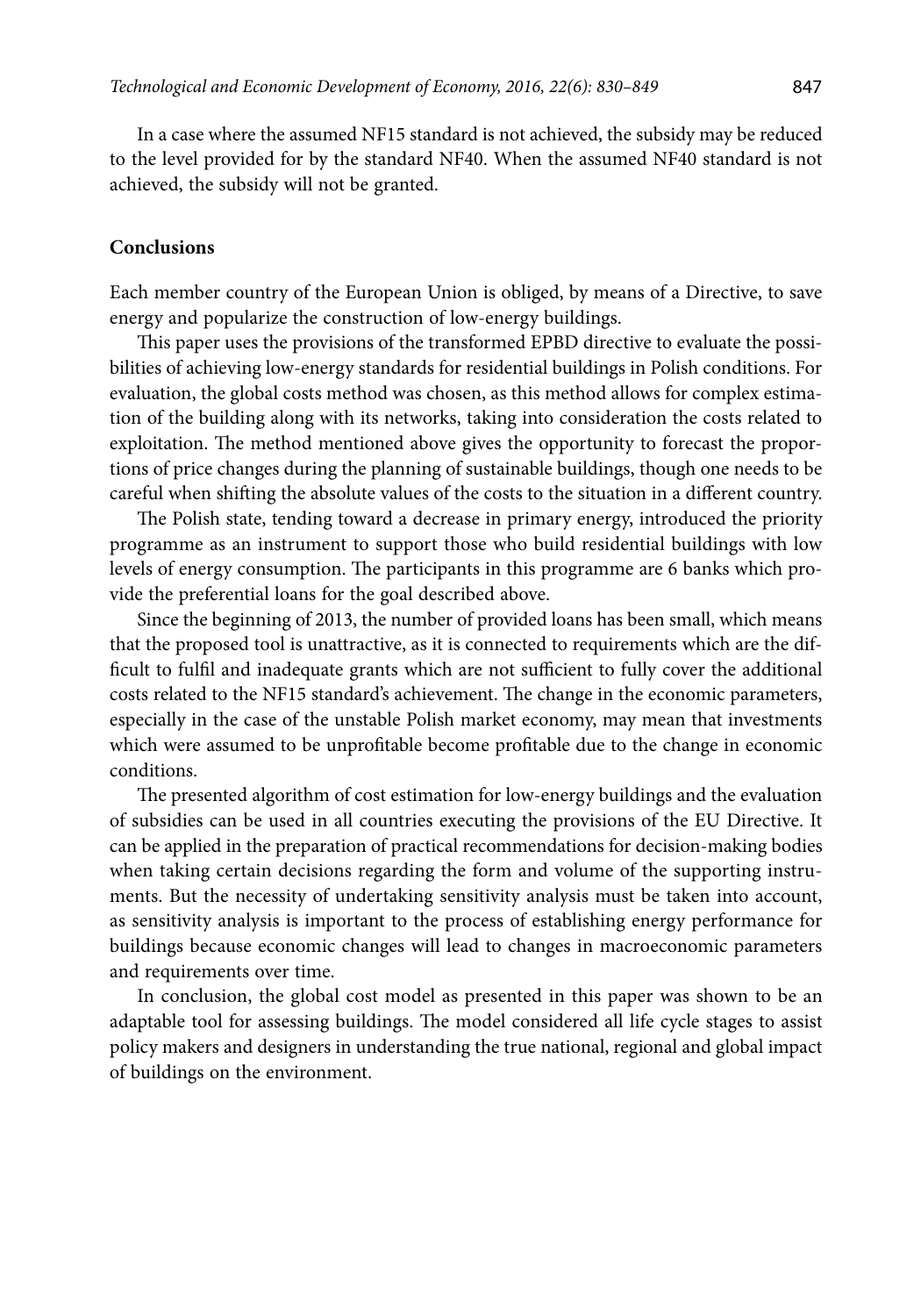#### **References**

- Aelenei, L.; Paduos, S.; Petran, H.; Tarrés, J.; Ferreira, A.; Corrado, V.; Camelo, S.; Polychroni, E.; Sfakianaki, K.; Gonçalves, H.; Salom, J.; Riva, G.; Murano, G. 2015. Implementing cost-optimal methodology in existing public buildings, *Energy Procedia* 78: 2022–2027. <http://dx.doi.org/10.1016/j.egypro.2015.11.197>
- Aviža, D.; Turskis, Z. 2014. An empirical analysis of correlation between the thickness of a thermal insulation layer of the floor and the payback period, *Journal of Civil Engineering and Management* 20(5): 760–766. <http://dx.doi.org/10.3846/13923730.2014.937356>
- Aviža, D.; Turskis, Z.; Kaklauskas, A. 2015. A Multiple criteria decision support system for analyzing the correlation between the thickness of a thermo-insulation layer and its payback period of the external wall, *Journal of Civil Engineering and Management* 21(6): 827–835. <http://dx.doi.org/10.3846/13923730.2015.1046910>
- Basinska, M.; Koczyk, H.; Kosmowski, A. 2015a. Assessment of thermo modernization using the global cost method, *Energy Procedia* 78: 2040–2045. <http://dx.doi.org/10.1016/j.egypro.2015.11.204>
- Basinska, M.; Koczyk, H.; Szczechowiak, E. 2015b. Sensitivity analysis in determining the optimum energy for residential buildings in Polish conditions, *Energy and Buildings* 107: 307–318. <http://dx.doi.org/10.1016/j.enbuild.2015.08.029>
- Chidiac, S. E.; Catania, E. J. C.; Morofsky, E.; Foo, S. 2011. A screening methodology for implementing cost effective energy retrofit measures in Canadian office buildings, *Energy and Buildings* 43(2–3): 614–620. <http://dx.doi.org/10.1016/j.enbuild.2010.11.002>
- Directive 2010/31/EU of the European Parliament and of the Council of 19 May 2010 on the energy performance of buildings, *Official Journal of the European Union.*
- Dz.U. nr 201, poz.1238. 2008. *Rozporządzenie Ministra Infrastruktury zmieniające rozporządzenie w sprawie warunków technicznych, jakim powinny odpowiadać budynki i ich usytuowanie.* Polish law (in Polish).
- Dz.U. nr 201, poz.1240. 2008. *Rozporządzenie Ministra Infrastruktury w sprawie metodologii obliczania charakterystyki energetycznej budynku i lokalu mieszkalnego lub części budynku stanowiącej samodzielną całość techniczno-użytkową oraz sposobu sporządzania i wzorów świadectw ich charakterystyki energetycznej*. Polish law (in Polish).
- Dz.U. poz.926. 2013. *Rozporządzenie Ministra Transportu, Budownictwa i Gospodarki Morskiej zmieniające rozporządzenie w sprawie warunków technicznych, jakim powinny odpowiadać budynki i ich usytuowanie*. Polish law (in Polish).
- Kurnitski, J.; Kuusk, K.; Tark, T.; Uutar, A.; Kalamees, T.; Pikas, E. 2014. Energy and investment intensity of integrated renovation and 2030cost optimal savings, *Energy and Buildings* 75: 51–59. <http://dx.doi.org/10.1016/j.enbuild.2014.01.044>
- Kurnitski, J.; Saari, A.; Kalamees, T.; Vuolle, M.; Niemela, J.; Tark, T. 2011. Cost optimal and nearly zero (nZEB) energy performance calculations for residential buildings with REHVA definition for nZEB national implementation, *Energy and Buildings* 43: 3279–3288. <http://dx.doi.org/10.1016/j.enbuild.2011.08.033>
- Kurnitski, J.; Saari, A.; Kalamees, T.; Vuolle, M.; Niemelä, J.; Tark, T. 2013. Cost optimal and nearly zero energy performance requirements for buildings in Estonia, *Estonian Journal of Engineering* 19(3): 183–202. <http://dx.doi.org/10.3176/eng.2013.3.02>
- MIiD. 2015. Ministry of Infrastructure and Development, Poland [online], [cited 25 July 2015]. Available from Internet: www.mir.gov.pl
- NFOŚ. 2015. The National Fund for Environmental Protection and Water Management, Poland [online], [cited 24 August 2015]. Available from Internet: www.nfosigw.gov.pl.